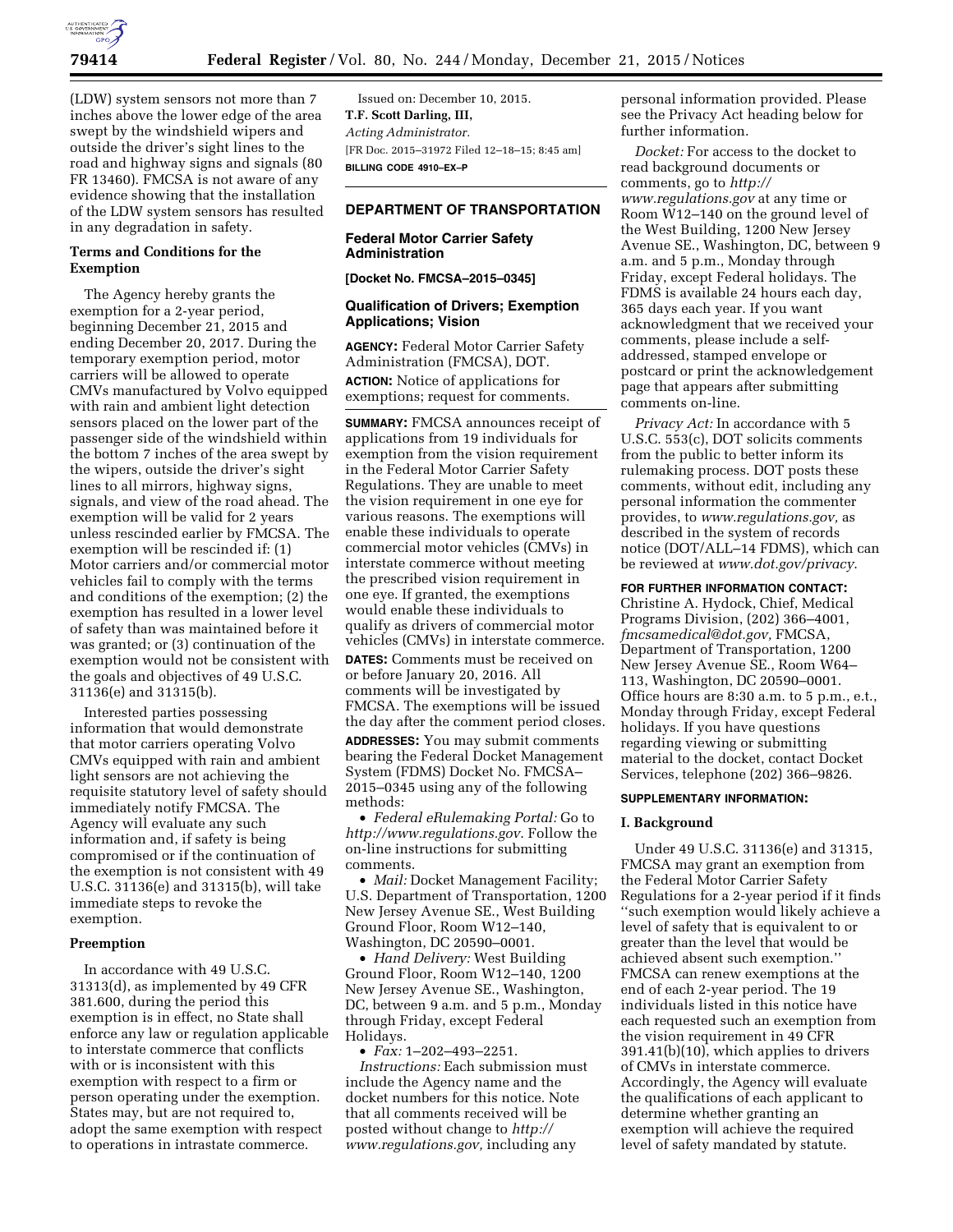## **II. Qualifications of Applicants**

## *Raed A. Abdelrahim*

Mr. Abdelrahim, 48, has a phthisis left eye due to a traumatic incident in childhood. The visual acuity in his right eye is 20/20, and in his left eye, no light perception. Following an examination in 2015, his optometrist stated, ''His Right [*sic*] eye vision without correction is 20/20 and his field of view is full to 120 degrees. Based on these findings I feel he has sufficient vision to operate a commercial vehicle.'' Mr. Abdelrahim reported that he has driven straight trucks for 4 years, accumulating 300,000 miles, tractor-trailer combinations for 1 year, accumulating 50,000 miles. He holds a Class A CDL from New Hampshire. His driving record for the last 3 years shows no crashes and one conviction for a moving violation in a CMV; he failed to obey a traffic signal.

### *Dominic A. Berube*

Mr. Berube, 53, has had a central serous chorioretinopathy in his right eye since 2005. The visual acuity in his right eye is 20/100, and in his left eye, 20/15. Following an examination in 2015, his ophthalmologist stated, ''I [*sic*] my medical opinion, Mr. Berube has sufficient vision to perform the driving tasks required to operate a commercial vehicle.'' Mr. Berube reported that he has driven straight trucks for 20 years, accumulating 260,000 miles. He holds a Class A CDL from Massachusetts. His driving record for the last 3 years shows no crashes and no convictions for moving violations in a CMV.

#### *Gary L. Best*

Mr. Best, 66, has had amblyopia in his right eye since childhood. The visual acuity in his right eye is 20/100, and in his left eye, 20/20. Following an examination in 2015, his ophthalmologist stated, ''No medicalvisual [*sic*] contraindications to operating a commercial vehicle.'' Mr. Best reported that he has driven straight trucks for 11 years, accumulating 330,000 miles. He holds a Class CA CDL from Michigan. His driving record for the last 3 years shows no crashes and no convictions for moving violations in a CMV.

## *Therron K. Billings*

Mr. Billings, 49, has had amblyopia in his left eye since childhood. The visual acuity in his right eye is 20/15, and in his left eye, counting fingers. Following an examination in 2015, his optometrist stated, ''I feel that Mr. Billings sees very well with his right eye and his visual field is full with minimal restrictions and his reduced vision in his left eye

should not affect his ability to perform his job . . . Based on the requirements you have listed, he has sufficient vision to operate a commercial vehicle.'' Mr. Billings reported that he has driven straight trucks for 5 years, accumulating 57,500 miles. He holds a Class M operator's license from Virginia. His driving record for the last 3 years shows no crashes and no convictions for moving violations in a CMV.

#### *Lucien A. Fregeau*

Mr. Fregeau, 68, has had refractive amblyopia in his right eye since birth. The visual acuity in his right eye is 20/ 60, and in his left eye, 20/30. Following an examination in 2015, his ophthalmologist stated, ''OD: Vision 20/ 60, OS: Vision 20/30, based on this history  $\ldots$  my judgement is that he can drive this commercial vehicle.'' Mr. Fregeau reported that he has driven straight trucks for 20 years, accumulating 500,000 miles. He holds a Class D operator's license from Connecticut. His driving record for the last 3 years shows no crashes and no convictions for moving violations in a CMV.

### *Michael A. Gibbons*

Mr. Gibbons, 62, has had optic neuropathy in his right eye since 2011. The visual acuity in his right eye is 20/ 50, and in his left eye, 20/20. Following an examination in 2015, his ophthalmologist stated, ''In my opinion, Michael has a sufficient [*sic*] when tested, as well as vision overall, to continue his driving of commercial vehicles.'' Mr. Gibbons reported that he has driven straight trucks for 26 years, accumulating 390,000 miles and tractortrailer combinations for 26 years, accumulating 390,000 miles. He holds a Class AM CDL license from Pennsylvania. His driving record for the last 3 years shows no crashes and no convictions for moving violations in a CMV.

## *Fred M. Hill, Jr.*

Mr. Hill, 71, has a prosthetic left eye due to a traumatic incident in childhood. The visual acuity in his right eye is 20/40, and in his left eye, no light perception. Following an examination in 2015, his ophthalmologist stated, ''Mr. Hill has had only one eye since the age of 12 . . . I expect Mr. Hill to continue to drive well and have no reason to believe he will not continue to drive his commercial truck well.'' Mr. Hill reported that he has driven straight trucks for 8 years, accumulating 80,000 miles. He holds an operator's license from Louisiana. His driving record for the last 3 years shows no crashes and no

convictions for moving violations in a CMV.

#### *Freddie H. Johnson*

Mr. Johnson, 42, has a prosthetic right eye due to a traumatic incident in childhood. The visual acuity in his right eye is no light perception, and in his left eye, 20/20. Following an examination in 2015, his optometrist stated, ''It is my medical opinion that Freddie Johnson has sufficient vision to perform the driving tasks required to operate a commercial vehicle.'' Mr. Johnson reported that he has driven straight trucks for 3 years, accumulating 322,500 miles. He holds an operator's license from Idaho. His driving record for the last 3 years shows no crashes and no convictions for moving violations in a CMV.

## *Timothy C. Kohn*

Mr. Kohn, 34, has complete loss of vision in his right eye due to a traumatic incident in childhood. The visual acuity in his right eye is no light perception, and in his left eye, 20/15. Following an examination in 201X, his optometrist stated, ''Mr. Kohn has sufficient vision to perform the driving tasks required to operate a commercial vehicle.'' Mr. Kohn reported that he has driven straight trucks for 12 years, accumulating 6,000 miles, and tractortrailer combinations for 4 years, accumulating 18,000 miles. He holds an operator's license from Missouri. His driving record for the last 3 years shows no crashes and no convictions for moving violations in a CMV.

#### *John D. Morgan*

Mr. Morgan, 44, has central vision loss in his right eye due to a traumatic incident in 1996. The visual acuity in his right eye is 20/150, and in his left eye, 20/25. Following an examination in 2015, his optometrist stated, ''I feel that Mr. Morgan meets the monocular criteria to perform the driving tasks required to operate a commercial vehicle with his left eye only.'' Mr. Morgan reported that he has driven straight trucks for 19 years, accumulating 95,760 miles and tractortrailer combinations for 19 years, accumulating 205,200 miles. He holds a Class A CDL from Pennsylvania. His driving record for the last 3 years shows no crashes and no convictions for moving violations in a CMV.

#### *Brian M. Olivas*

Mr. Olivas, 26, has had amblyopia in his right eye since childhood. The visual acuity in his right eye is 20/70, and in his left eye, 20/20. Following an examination in 2015, his optometrist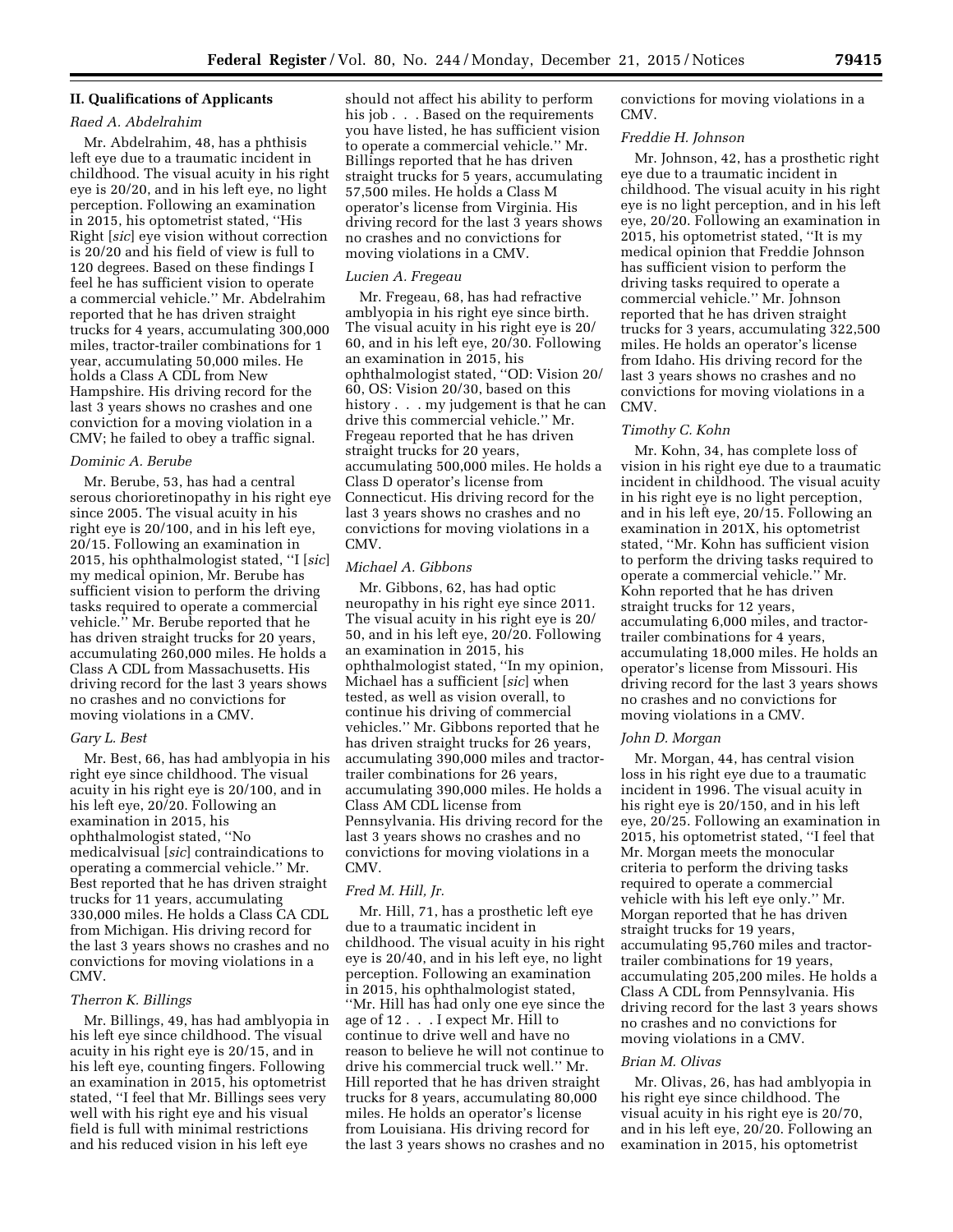stated, ''In my professional opinion he has sufficient vision to perform the task of driving a commercial vehicle.'' Mr. Olivas reported that he has driven straight trucks for 3 years, accumulating 180,000 miles. He holds a Class B CDL from Texas. His driving record for the last 3 years shows no crashes and no convictions for moving violations in a CMV.

### *Douglas Pitts*

Mr. Pitts, 54, has complete loss of vision in his left eye due to a traumatic incident in 2001. The visual acuity in his right eye is 20/20, and in his left eye, no light perception. Following an examination in 2015, his optometrist stated, ''Considering that his visual defiency [*sic*] has been stable for 14 years, it is my medical opinion that Douglas Pitts has sufficient vision to operate a commercial vehicle.'' Mr. Pitts reported that he has driven straight trucks for 6 years, accumulating 450,000 miles and tractor-trailer combinations for 30 years, accumulating 1.5 million miles. He holds a Class A CDL license from Ohio. His driving record for the last 3 years shows no crashes one conviction for a moving violation in a CMV; he exceeded the speed limit by 13 mph.

## *Jesus R. Ponce*

Mr. Ponce, 50, has complete loss of vision in his right eye due to a traumatic incident in 1982. The visual acuity in his right eye is no light perception, and in his left eye, 20/20. Following an examination in 2015, his ophthalmologist stated, ''I believe that Mr. Ponce has sufficient vision in his left eye in order to perform the driving tasks required to operate a commercial vehicle.'' Mr. Ponce reported that he has driven straight trucks for 10 years, accumulating 230,880 miles and buses for 10 years, accumulating 230,880 miles. He holds a Class B CDL from New York. His driving record for the last 3 years shows no crashes and no convictions for moving violations in a CMV.

## *Eddie R. Schaef*

Mr. Schaef, 67, has had pseudophakia in his left eye since 2011. The visual acuity in his right eye is 20/30, and in his left eye, 20/50. Following an examination in 2015, his optometrist stated, ''In my medical opinion, Mr. Schaef has sufficient vision to perform the driving tasks required to operate a commercial vehicle.'' Mr. Schaef reported that he has driven straight trucks for 10 years, accumulating 500,000 miles. He holds an operator's license from Texas. His driving record

for the last 3 years shows no crashes and no convictions for moving violations in a CMV.

### *Brian J. Stoltie*

Mr. Stoltie, 35, has had refractive amblyopia in his right eye since childhood. The visual acuity in his right eye is 20/100, and in his left eye, 20/20. Following an examination in 2015, his optometrist stated, ''Mr. Stoltie does have sufficient vision uncorrected to operate a commercial vehicle, however a contact lens in the right eye is recommended to maximize his visual acuity.'' Mr. Stoltie reported that he has driven straight trucks for 15 years, accumulating 1 million miles. He holds a Class D operator's license from South Carolina. His driving record for the last 3 years shows no crashes and no convictions for moving violations in a CMV.

#### *Terry A. Strong*

Mr. Strong, 69, has had partial optic atrophy in his left eye since 1985. The visual acuity in his right eye is 20/25, and in his left eye, 20/400. Following an examination in 2015, his optometrist stated, ''I have examined Mr. Strong and find that he has sufficient vision, field of view, and experience to safely preform driving tasks required to operate a commercial vehicle.'' Mr. Strong reported that he has driven straight trucks for 48 years, accumulating 1.68 million miles and tractor-trailer combinations for 15 years, accumulating 75,000 miles. He holds an operator's license from California. His driving record for the last 3 years shows no crashes and no convictions for moving violations in a CMV.

### *Michael A. Terry*

Mr. Terry, 58, has had a retinal detachment in his right eye since 2007. The visual acuity in his right eye is light perception, and in his left eye, 20/15. Following an examination in 2015, his optometrist stated, ''In my medical opinion, Michael has sufficient vision to perform the visual tasks required to operate a commercial vehicle.'' Mr. Terry reported that he has driven tractor-trailer combinations for 30 years, accumulating 2.55 million miles. He holds a Class A CDL from Indiana. His driving record for the last 3 years shows no crashes and no convictions for moving violations in a CMV.

#### *Russell A. Wilkinson*

Mr. Wilkinson, 60, has optic atrophy in his left eye due to a traumatic incident in 1974. The visual acuity in his right eye is 20/25, and in his left eye, 20/400. Following an examination in

2015, his ophthalmologist stated, ''Overall, his level of vision should enable him to safely drive a commercial vehicle.'' Mr. Wilkinson reported that he has driven straight trucks for 38 years, accumulating 570,000 miles and tractor-trailer combinations for 38 years, accumulating 1.9 million miles. He holds a Class A CDL from Florida. His driving record for the last 3 years shows no crashes and no convictions for moving violations in a CMV.

## *Timothy W. Youngblood, Jr.*

Mr. Youngblood, 39, has had complete loss of vision in his left eye since birth. The visual acuity in his right eye is 20/15, and in his left eye, hand motion. Following an examination in 2015, his optometrist stated, ''It is my opinion that Mr. Youngblood has sufficient vision to perform the driving tasks required to operate a commercial vehicle.'' Mr. Youngblood reported that he has driven straight trucks for 9 years, accumulating 450,000 miles and tractortrailer combinations for 9 years, accumulating 450,000 miles. He holds a Class AM CDL from Texas. His driving record for the last 3 years shows no crashes and no convictions for moving violations in a CMV.

## **III. Public Participation and Request for Comments**

FMCSA encourages you to participate by submitting comments and related materials.

## *Submitting Comments*

If you submit a comment, please include the docket number for this notice, indicate the specific section of this document to which each comment applies, and provide a reason for each suggestion or recommendation. You may submit your comments and material online or by fax, mail, or hand delivery, but please use only one of these means. FMCSA recommends that you include your name and a mailing address, an email address, or a phone number in the body of your document so the Agency can contact you if it has questions regarding your submission.

To submit your comment online, go to *<http://www.regulations.gov>* and put the docket number FMCSA–2015–0345 in the ''Keyword'' box, and click ''Search. When the new screen appears, click on ''Comment Now!'' button and type your comment into the text box in the following screen. Choose whether you are submitting your comment as an individual or on behalf of a third party and then submit. If you submit your comments by mail or hand delivery, submit them in an unbound format, no larger than 81⁄2 by 11 inches, suitable for